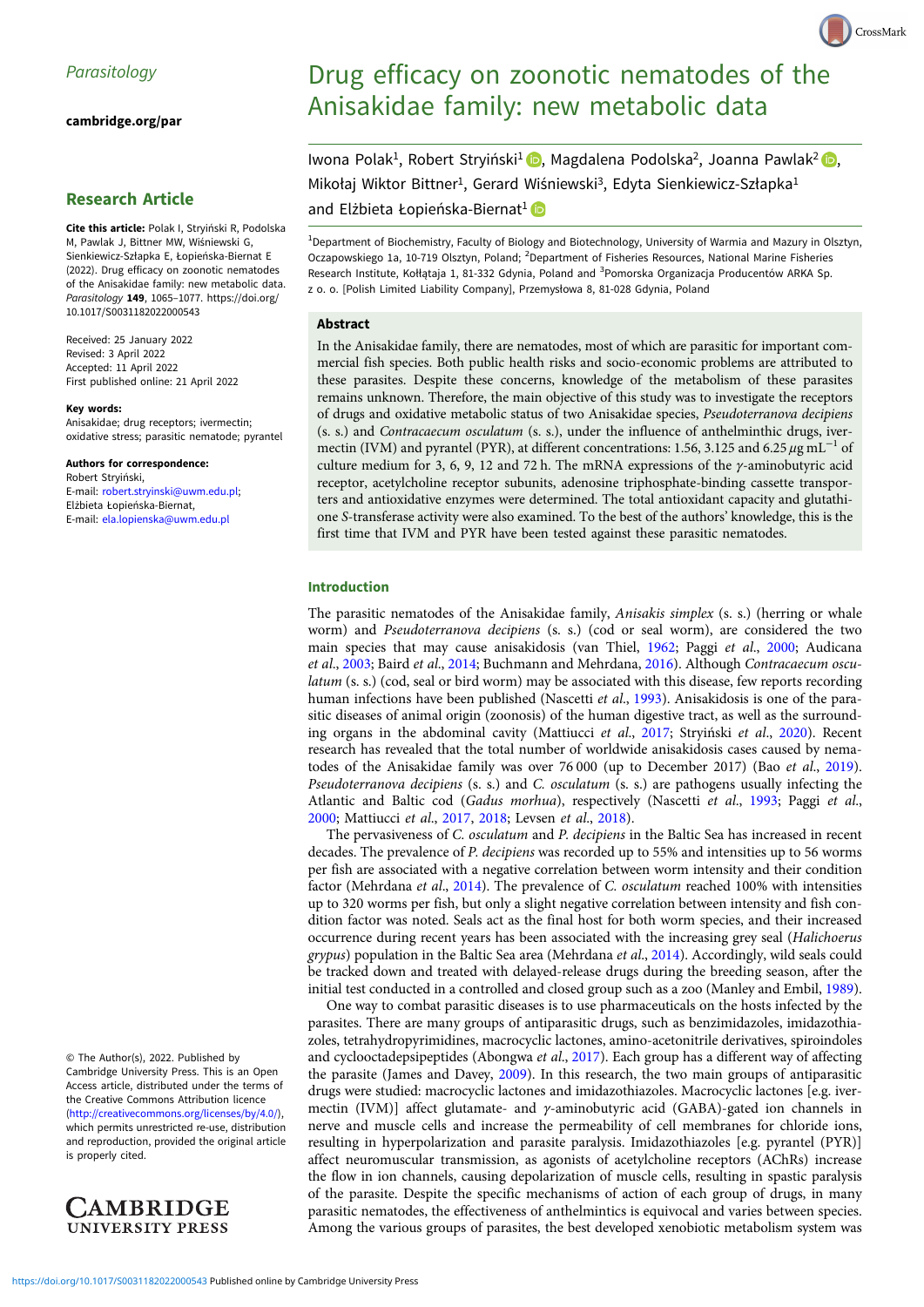found in nematodes. The biotransformation of xenobiotics, as well as endogenous compounds, is subdivided into phase I enzymes, phase II conjugation enzymes and phase III transporters. All of them serve for the detoxification of potentially harmful xenobiotics, and their activities are crucial for the effect and/or efficacy of drugs and other xenobiotics (Geerts and Gryseels, [2000\)](#page-11-0). Helminths come into repeated contact with anthelmintics, and they defend themself against chemical stress by the induction of biotransformation enzymes or specific drug transporters. This induction can represent an advantageous defence strategy of the parasites and may facilitate drug-resistance development, which has become problematic in medicine and veterinary sciences (Cvilink et al., [2009](#page-11-0)). The development of drug resistance can be facilitated by the action of xenobiotic-metabolizing enzymes (XMEs). While human and mammalian XMEs have been intensively studied for many years, XMEs of helminth parasites have so far undergone relatively little study. The XMEs of helminth parasites may protect these organisms from the toxic effects of anthelmintics. The active transport of substrates, metabolites or conjugates through membranes mediated by special protein transporters is now considered to be the third phase of xenobiotic metabolism (Cvilink et al., [2009](#page-11-0)). Adenosine triphosphate (ATP)-binding cassette (ABC) transporters play a key role in the biotransformation of xenobiotics by the efflux of xenobiotic and exobiotic compounds (Leprohon et al., [2011\)](#page-11-0). P-glycoprotein (PGP) and multidrug resistance associated proteins (MRPs) are ATP-dependent transporters involved in efflux of toxins and xenobiotics from cells. These transporters can mediate multidrug resistance (MDR) in mammalian cells, and changes in their expression and sequence are associated with drug resistance in helminths. Taken together, drug-efflux transporters and XMEs in parasitic nematodes deserve more attention and a better understanding since they seem to be crucial in helminth drug-resistance development. Moreover, knowledge of a large proportion of the metabolic pathways of anthelminthic drugs in helminths remains incomplete.

Furthermore, there are also major inter-species differences in anthelmintic metabolism between different nematode parasites. Most of the studies of anthelmintic efficacy on the nematodes of Anisakidae family were performed on the Anisakis spp., while the effects of the drug on the metabolism of the two remaining nematodes (Pseudoterranova spp. and Contracaecum spp.) of this family are scarce. Accordingly, it is worth emphasizing that, to the best of the authors' knowledge, this is the first report on this topic. This information could be useful for the design of new anthelmintics and, above all, in identifying other ways of nematode control. The lack of targeted anthelminthic vaccines, difficult control of the paratenic hosts (fish) and, above all, the lack of drug impact studies, underline the importance of in vitro screening. Moreover, many studies have shown the relationship between the expression of metabolic enzymes and drug activity and resistance (Matoušková et al., [2016\)](#page-11-0). Transcriptomic studies will allow an assessment of the effect of an external stressor (drug) on the gene-expression profile as well as the biochemical changes (Wolstenholme et al., [2004;](#page-12-0) Rana and Misra-Bhattacharya, [2013\)](#page-12-0) caused by this stressor. Moreover, an analysis of mRNA expression in the nematodes of genus Anisakis under exposure to the antiparasitic drug can provide useful information on genes associated with parasite metabolism. Gene-expression profiles could carry direct information on their role in facilitating parasite survival treated with anthelmintics as well as parasite adaptations to metabolize the chemicals (Cavallero et al., [2018](#page-11-0), [2020](#page-11-0); Łopieńska-Biernat et al., [2019](#page-11-0); Palomba et al., [2019](#page-12-0), [2020](#page-12-0)). Moreover, both public health risks and socioeconomic problems (Aibinu et al., [2019;](#page-11-0) Shamsi et al., [2019\)](#page-12-0) are attributed to species of the Anisakidae family.

Therefore, the main objective of this study was to investigate the drugs of receptors and oxidative metabolic status of P. decipiens (s. s.) and C. osculatum (s. s.) under the influence of anthelminthic drugs, IVM and PYR.

#### Materials and methods

#### Parasite larvae isolation and taxonomical identification

The experiment was performed on the third-stage larvae of C. osculatum (s. s.) isolated from Baltic cod (G. morhua callarias) caught in the vicinity of Władysławowo (Poland); fishery Władysławowskie, ICES square 383, subdivision 26, and the third-stage larvae of P. decipiens (s. s.) isolated from Atlantic cod (G. morhua) from a catch in the Northeast Atlantic Ocean, the fishing zone 27 2.a.2.

All larvae, i.e. 325 isolated from Baltic cod and 293 isolated from Atlantic cod, were assessed under a stereo microscope as belonging to the Contracaecum spp. and Pseudoterranova spp. species, respectively, according to methods described previously by Berland [\(1961](#page-11-0), [1981](#page-11-0)) and Fagerholm ([1982\)](#page-11-0). No infections of fish with other parasitic species were noted. Five of the larvae isolated from each fish species were additionally subjected to molecular taxonomic identification based on the amplification of the internal transcribed spacer 1 (ITS1)/ITS2 region of genomic DNA, which was isolated with the use of Xpure™ Cell & Tissue micro (A & A Biotechnology, Gdynia, Poland) according to the manufacturer's instructions. The identification was performed using an Anis Sensitive Sniper real-time PCR kit (A & A Biotechnology, Gdynia, Poland) as described before in detail (Łopieńska-Biernat et al., [2020](#page-11-0); Polak et al., [2020\)](#page-12-0). In brief, the kit is intended to identify representatives of nematodes from the Anisakidae family found in the Baltic and North Atlantic [A. simplex s. s., Anisakis pegreffii, P. decipiens s. s., Pseudoterranova krabbei, C. osculatum s. s. and Hysterothylacium aduncum (a species of the Raphidascarididae family)]. The kit contains ready-to-use polymerase chain reaction (PCR) mixtures containing specific primers to identify each of the above-mentioned parasitic species, as well as a PCR mixture containing primers specific for the entire Anisakidae family (control). Seven PCRs were performed in parallel (each of the specific mixtures) with each isolated DNA sample to determine the species of the parasite by real-time PCR. A spreadsheet provided by the manufacturer after completing the Ct values obtained during real-time PCR shows which species' DNA was in the tested sample (File S1.1).

The rest of the larvae was prepared for the *in vitro* culture as described previously by Iglesias et al. ([2001](#page-11-0)). In brief, larvae were rinsed thrice in a sterile saline solution (0.9% NaCl) and washed for 30 min in a bactericidal and fungicidal solution [80 mg gentamicin sulphate (010807, PPH Galfarm, Kraków, Poland), 0.625 mg amphotericin B (A9528, Sigma Aldrich, Poznań, Poland), 100 mg chloramphenicol (107464, Pharma Cosmetic, Kraków, Poland), 10 000 IU penicillin G (P3032, Sigma Aldrich, Poznań, Poland) and 4.5 mL Hanks' solution (H6648, Sigma Aldrich, Poznań, Poland) to a final volume of 10 mL saline solution].

## In vitro culture

All in vitro cultures were performed using RPMI-1640 medium (R8758, Sigma Aldrich, Poznań, Poland) enriched with 20% fetal bovine serum (F7524, Sigma Aldrich, Poznan, Poland) and 1% pepsin (P7125, Sigma Aldrich, Poznan, Poland), in a six-well plate (BD Biosciences, Warsaw, Poland), at pH = 4 (maintained with the use of  $1 \text{ M}$  HCl), 5% CO<sub>2</sub> and 37°C according to the method described by Iglesias et al. ([2001\)](#page-11-0). Larvae of C. osculatum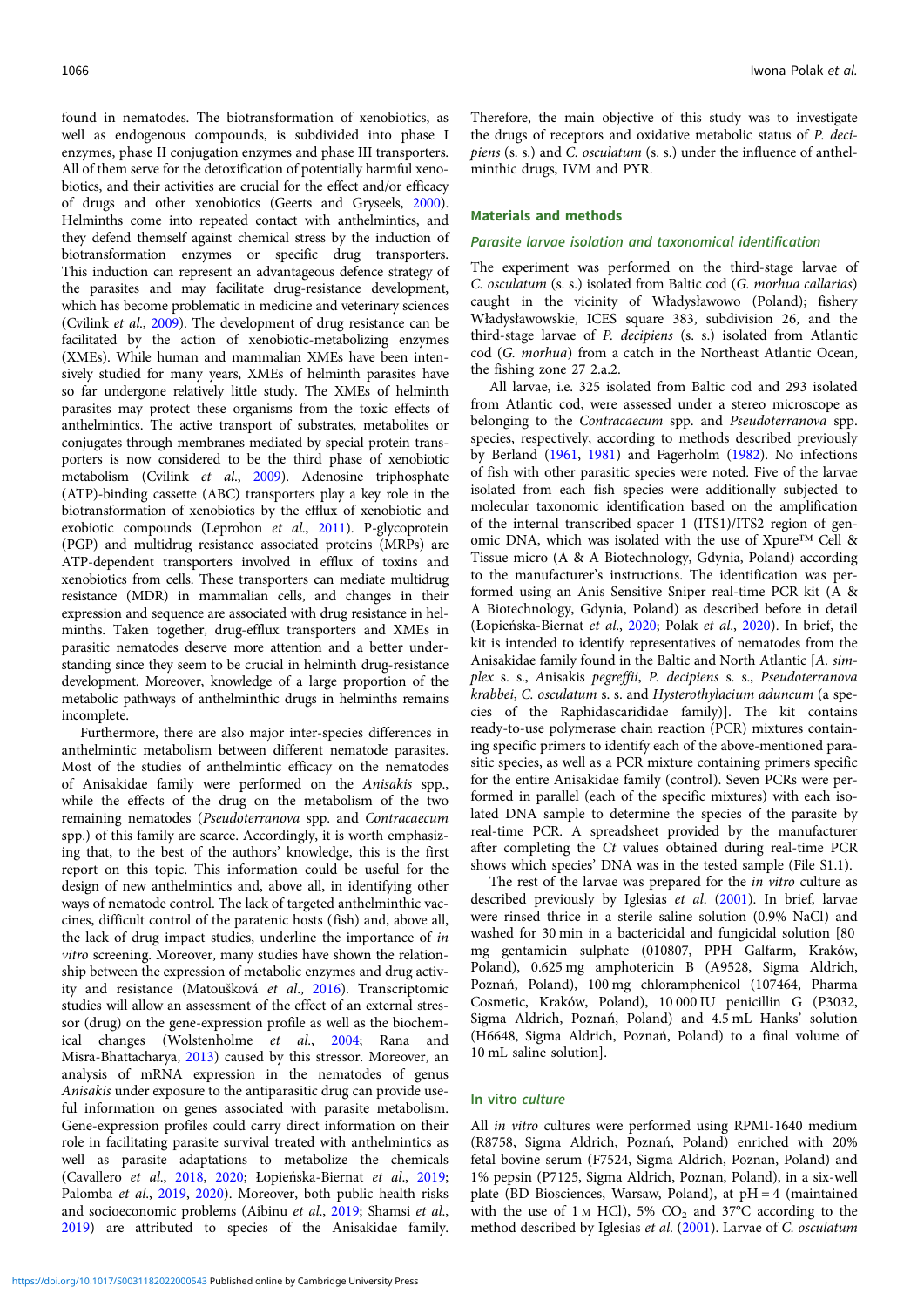<span id="page-2-0"></span>

|            | <b>Species</b>     |                    |
|------------|--------------------|--------------------|
| Drug       | P. decipiens s. s. | C. osculatum s. s. |
| <b>PYR</b> | 5.52 $(0.5)^a$     | 4.04 $(0.5)^a$     |
| <b>IVM</b> | 5.34 $(0.7)^a$     | 2.14 $(0.6)^a$     |

 ${}^{a}$ LC<sub>50</sub> (µg mL<sup>-1</sup>) was calculated for PYR and IVM after 12 h of the treatment of P. decipiens and C. osculatum with certain drug; (r) is linear correlation of the median-effect plot, indicating the goodness of fit;  $0.5 < r < 0.7$  indicates moderate strength of relationship;  $r > 0.7$ indicates strong strength of relationship.

(s. s.) (320 individuals) and P. decipiens (s. s.) (288 individuals) were cultured in vitro for 12 or 72 h, respectively, with IVM or PYR [dissolved in 0.1% dimethylsulphoxide (DMSO); 45684, Sigma Aldrich, Poznan, Poland] at three concentrations: 1.56 (lowest), 3.125 (medium) and 6.25 (highest)  $\mu$ g mL<sup>-1</sup> of culture medium (Hu et al., [2013](#page-11-0); Jones et al., [2015;](#page-11-0) Martin et al., [2020\)](#page-11-0) (File S1.2). The control culture did not contain any of the tested anthelmintics (the medium had an addition of 0.1% DMSO). Larvae were examined under a stereo microscope after 3, 6, 9 and 12 h for C. osculatum (s. s.) (all the larvae died after that time), and additionally after 24 and 72 h for P. decipiens (s. s.) (all the larvae died after that time), to test the efficacy of the anthelmintics. Larvae with no mobility or contractions of the ventriculus or with alteration of the cuticle were considered dead. The concentrations of PYR and IVM at which  $[LC_{50}$  ( $\mu$ g mL<sup>-1</sup>)] killed 50% of the tested groups of *P. decipiens* s. s. and C. osculatum s. s. were calculated and listed in Table 1.

Larvae were collected at each time point to observe variations in gene expression and oxidative status over time. All L3 larvae of each species collected at a given time point were divided into two groups (one for RNA isolation and gene-expression studies and the second for preparation of whole body homogenates and biochemical analyses; File S1.2) and stored at −80°C for further analyses.

# Total RNA isolation, cDNA synthesis and quantitative real-time **PCR**

The total RNA from L3 larvae was isolated with the Total RNA Mini Plus kit (036-100, A & A Biotechnology, Gdynia, Poland) according to the manufacturer's instructions. cDNA was synthesized with  $2 \mu$ g RNA, oligo (dT) primers and reverse transcriptase from the TransScriba kit (4000-100, A & A Biotechnology, Gdynia, Poland). The obtained cDNA was stored at −20°C for further analysis.

The mRNA expressions of the GABA receptor, AChR subunits, ABC transporters and antioxidative enzymes were determined. Real-time PCR was carried out using a QuantStudio 3 System (Applied Biosystems, Foster City, CA, USA). The primers used in the experiment were designed using Primer3 v 0.4.0 (Untergasser et al., [2012](#page-12-0)) based on gene sequences in the GenBank database ([http://www.ncbi.nlm.nih.gov/\)](http://www.ncbi.nlm.nih.gov/) ([Table 2\)](#page-3-0) and annealing temperatures were optimized for each (Table S1). The real-time PCR mixture contained 500 ng cDNA,  $5 \mu L$ Sensitive RT HS-PCR Mix SYBR® (2017-1000BM, A & A Biotechnology, Gdynia, Poland), 1000 nM each primer, 0.2μL LoROX reference dye (A & A Biotechnology, Gdynia, Poland) and nuclease-free water to a final volume of  $10 \mu$ L. The reactions were performed in three replicates. The relative expression, presented as the fold change relative to the untreated control, as well as normalized to an endogenous reference gene (actin;

relative quantification  $RO = 1$ ), was calculated using the comparative Pfaffl method (Pfaffl, [2001\)](#page-12-0). The data were expressed as means ± standard deviation (S.D.).

## Biochemical analyses

#### Preparation of larvae homogenates

The extract of the larvae after *in vitro* culture (10 larvae  $\times$  3 replicates of each sample) for biochemical analyses was prepared by mechanical homogenization (Omni tissue Homogenizer, Kennesaw, GA, USA) in sterile phosphate-buffered saline ( $pH = 7.4$ ). The extracts were centrifuged at  $4^{\circ}$ C for 15 min (5000 g) and the supernatants were then transferred into new tubes in the amount of  $300 \mu L$ . The protein concentration was determined using the bicinchoninic acid method (Pierce BCA Protein Assay Kit, Thermo Fisher Scientific, Waltham, MA, USA) according to the manufacturer's protocol.

#### Total antioxidant capacity

The total antioxidant capacity (TAC) was analysed by using the improved 2,2′ -azinobis-(3-ethylbenzothiazoline-6-sulphonic acid) (ABTS) radical cation decolorization assay according to Re et al. [\(1999](#page-12-0)). The pre-formed radical monocation of ABTS (ABTS\*+) was generated by oxidation of ABTS with potassium persulphate and was reduced in the presence of such hydrogen-donating antioxidants. Three technical replicates out of each biological replicate (drug dose  $vs \ x$  time of the culture) were performed. The results were calculated as Trolox (a water-soluble analogue of vitamin E) equivalents  $L^{-1}$ .

## Glutathione S-transferase activity

The glutathione S-transferase (GST) activity was determined using the Rice-Evans method (Rice-Evans and Miller, [1994](#page-12-0)). Enzyme activity was calculated based on the millimolar absorption coefficient  $(9.6 \text{ mmol}^{-1} \text{ cm}^{-1})$  for glutathione conjugate formed from 1-chloro-2,4-dinitrobenzene. Three technical replicates out of each biological replicate (drug dose  $vs$  x time of the culture) were performed. The GST activity was converted into arbitrary units (a.u.) per 1 mg of protein.

#### Statistical analysis

The survival analysis was done using the Kaplan–Meier method (Kaplan and Meier, [1958\)](#page-11-0). The survival curves were subjected to the log-rank (Mentel–Cox) test (P value  $\leq 0.05$ ) and log-rank test for trend (P value  $\leq 0.05$ ). The dose required to reduce nematode motility by 50% ( $LC_{50}$ ) was calculated for each drug using the method proposed by Tallarida ([2001](#page-12-0)). Differences were considered statistically significant at  $P < 0.05$ . The quantitative realtime PCR data were expressed as means ± S.D. A two-way analysis of variance (ANOVA) was performed for the obtained data in GraphPad Prism 8 software (GraphPad Software Inc., San Diego, CA, USA). Differences between means were assessed by Dunnett's multiple comparisons test for expression data and Tukey's test for data obtained after biochemical analyses. Significance was defined as P value  $\leq 0.05$  (\*).

## Results

#### Molecular identification of the species

The taxonomic identification, apart from a microscopical examination, was based on highly specific amplification of a genomic DNA fragment of the ITS1/ITS2 region. The analysis showed that all the tested larvae were belonging to the species P. decipiens (s. s.) and C. osculatum (s. s.) (File S1).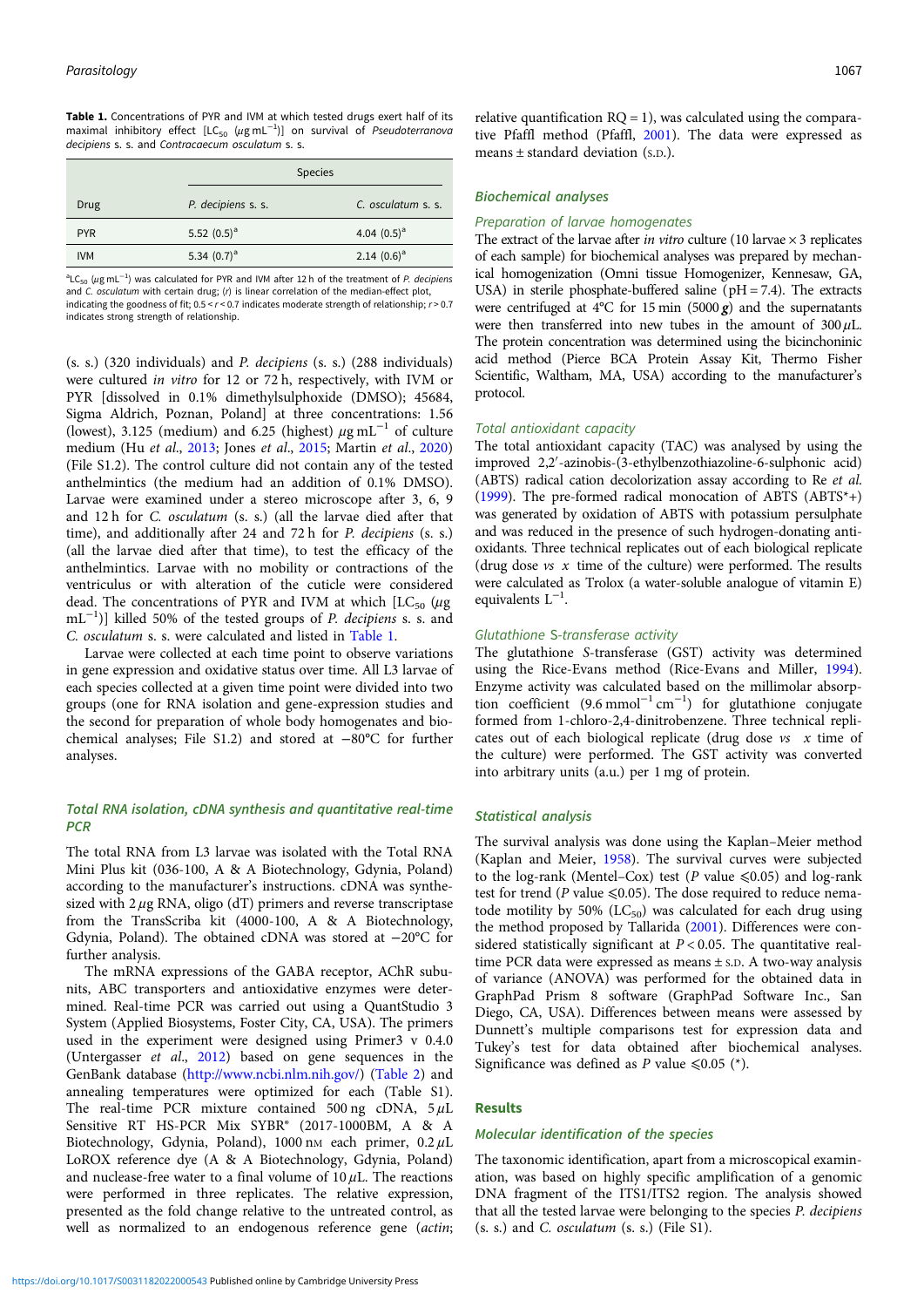#### <span id="page-3-0"></span>Table 2. Primers used for quantitative real-time PCR

| Gene name and NCBI accession <sup>a</sup> | Forward                     | Reverse                     |
|-------------------------------------------|-----------------------------|-----------------------------|
| unc 63 MH425578                           | <b>TGCATTATCGCACACCCACT</b> | TCGGCATTCGTGCATCAGAT        |
| unc 38 KM496570                           | <b>GAATGTGTTCGCTCGATGGC</b> | <b>TACCGTTCCGAGGAAACACG</b> |
| unc 29 KM496571                           | GGCCAAAACAATTGCTCCGT        | CGCTATCCGAGTGCGTTAGT        |
| arc 8 MH425576                            | ACAAGTGATGTCCTCGTGCA        | CTGGTTCGGACATGAGAGCA        |
| ric 3 MG805340                            | ACGACCGATACGAACGCTAC        | CACTGTACCTGTCGTTGCCT        |
| GABA 1 KP640594                           | GCGAGACGAGTGCTATGTCA        | GGGCTTTTGGTCTCGACTCA.       |
| pqp-1 MG210742                            | <b>TGCTAATGCTGCCGACTTCA</b> | <b>CTTCTCAAGCGCCTCCTGAA</b> |
| cat MG210733                              | AGCCGACGGTCACAAAGATT        | CACCAAGTCGATCCACGTCA        |
| gst VDK26131.1                            | AATTCCACAAGGGCAAAGTG        | <b>CTTCCCTTCGGCATTAATCA</b> |
| sod MG210782                              | AACAAAACGCATGCTGGTCC        | ACATGCACAACCAACGAACG        |
| act KP200883                              | <b>TGGAGTGGTGCTTGACTCAG</b> | <b>TCACGAACAATCTCACGCTC</b> |
| $ef$ -1 $\alpha$ KP326558                 | <b>TCCTCAAGCGTTGTTATCTG</b> | AGTTTTGCCACTAGCGGTT         |

<sup>a</sup>Full gene name: *unc 63*, acetylcholine receptor alpha-type subunit 63; *unc 38*, alpha nicotinic acetylcholine receptor subunit 38; *unc 29*, acetylcholine receptor beta subunit 29; *arc 8*, nicotinic acetylcholine receptor alpha subunit 8; ric 3, resistance to inhibitors of cholinesterase protein 3 gene; GABA 1, neurotransmitter gamma-aminobutyric acid gene; pgp-1, multidrug resistance protein gene; gst, glutathione S-transferase C-terminal domain-containing protein gene; cat, catalase gene; sod, superoxide dismutase gene; act, actin; ef-1a, elongation factor 1 alpha gene.



Fig. 1. Probability of survival (%) of Contracaecum osculatum (s. s.) (left) and Pseudoterranova decipiens (s. s.) (right) larvae exposed to different concentrations (A: 1.56, B: 3.125 and C: 6.25 μg mL<sup>-1</sup>) of PYR (top part) and IVM (bottom part) in an *in vitro* culture. A log-rank test for the trend and a log-rank (Mentel–Cox) test were performed to assess the statistically significant differences between the dose used and time (P value <0.05). To see detailed results, see File S2.

## Survival of the larvae

Larvae of C. osculatum (s. s.) and P. decipiens (s. s.) were cultured in vitro with IVM or PYR at three concentrations: 1.56, 3.125 and 6.25  $\mu$ g mL<sup>-1</sup> of culture medium (lowest, middle and highest, respectively). These abbreviations will be used throughout the whole text.

## Contracaecum osculatum (s. s.)

The survival curves were plotted to visualize the probability of survival (%) of C. osculatum (s. s.) L3 larvae after exposure to

PYR and IVM (Fig. 1). The log-rank test for the trend showed significant results only for treatment with IVM (P value = 0.033;  $\chi^2$  $= 4.528$ ; df  $= 1$ ), which indicates that IVM decreased the mobility and survival of C. osculatum (s. s.) larvae cultured in vitro in all tested concentrations of IVM when compared to the control. However, the log-rank (Mentel–Cox) test showed ( $P$  value = 0.1238;  $\chi^2$  = 5.761; df = 3) that the survival curves did not significantly differ from each other. This means that all the concentrations of IVM have a similar effect on the C. osculatum (s. s.) L3 larvae during the in vitro culture. The exposure to PYR did not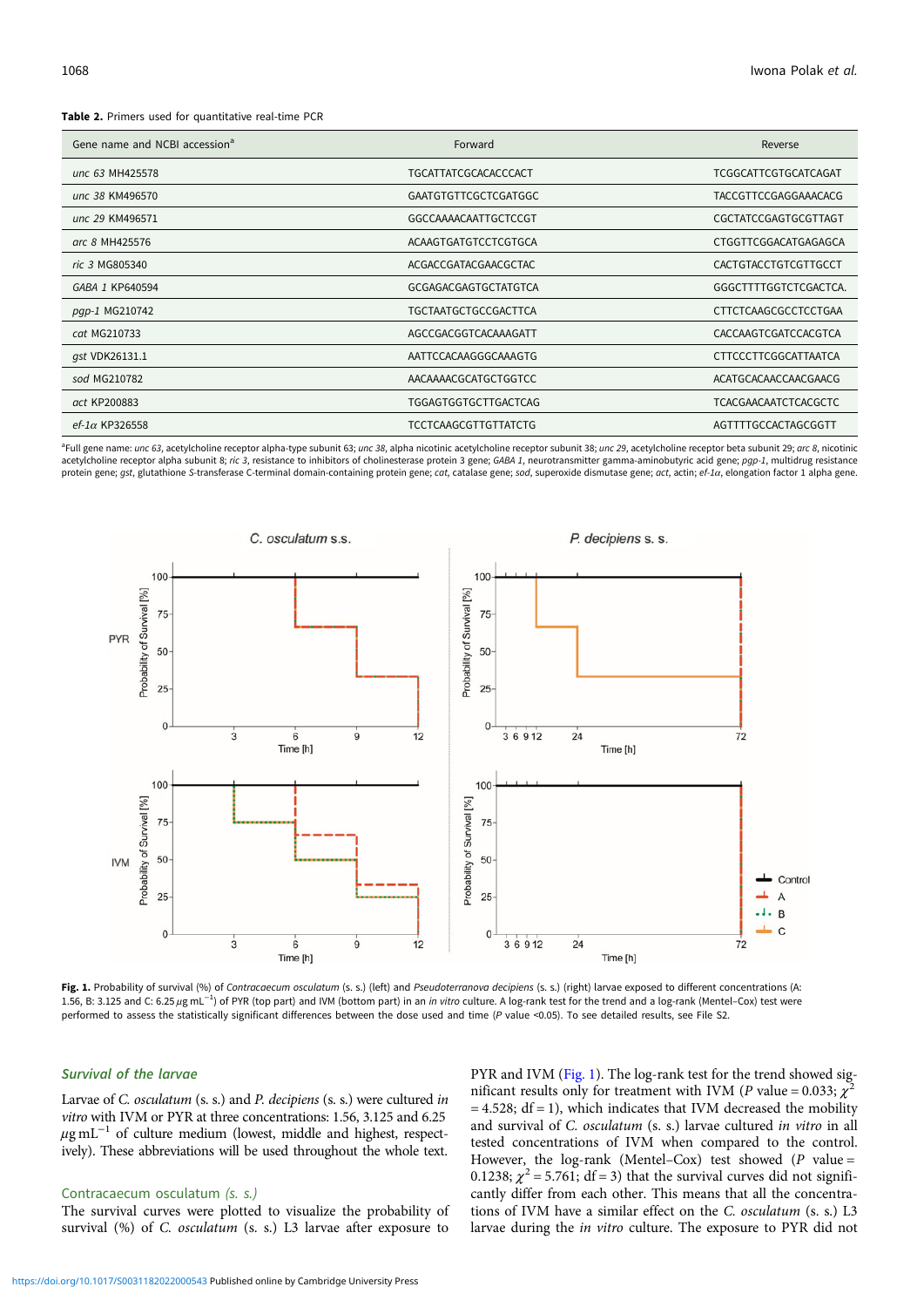significantly affect the survival of C. osculatum (s. s.) larvae (File S2). In the present study, the  $LC_{50}$  of PYR and IVM was determined to be 4.04 and 2.14  $\mu$ g mL<sup>-1</sup>, respectively, for 12 h exposure of the L3 larva of C. osculatum (s. s.) [\(Table 1\)](#page-2-0).

#### Pseudoterranova decipiens (s. s.)

The survival curves were plotted to visualize the probability of survival (%) of P. decipiens (s. s.) L3 larvae after exposure to PYR and IVM ([Fig. 1](#page-3-0)). The log-rank test for the trend showed significant results only for treatment with PYR (P value = 0.0201;  $\chi^2$  = 5.4;  $df = 1$ ), which indicates that PYR decreased the mobility and survival of *P. decipiens* (s. s.) larvae cultured *in vitro* in all tested concentrations of PYR when compared to the control. However, a log-rank (Mentel–Cox) test showed (P value = 0.09;  $\chi^2$  = 6.333;  $df = 3$ ) that the survival curves did not significantly differ from each other, which means that all the concentrations of PYR had a similar effect on the P. decipiens (s. s.) L3 larvae during the in vitro culture. The exposure to IVM did not significantly affect the survival of P. decipiens (s. s.) larvae (File S2). In the present study, the  $LC_{50}$  of PYR and IVM for a 12 h exposure of L3 larvae of P. decipiens (s. s.) was determined to be 5.52 and 5.34  $\mu$ g mL<sup>-1</sup>, respectively ([Table 1\)](#page-2-0).

#### IVM treatment: actin and GABA receptor expression

The mRNA expression of the actin gene was evaluated as an indicator of the tested drug's effect on muscle cells. The results show that the actin gene expression was upregulated by IVM in C. osculatum (s. s.) after 6 h of treatment in the lowest and middle doses of the tested drug ([Fig. 2A\)](#page-5-0). However, the expression of the receptor for IVM – GABA 1 was significantly downregulated (in the lowest and middle doses of the tested drug) after 12 h of treatment.

The larvae of P. decipiens (s. s.) responded to the treatment with IVM after 6 h of treatment for the lowest and middle doses of the tested drug with downregulation of actin gene – in the opposite manner to C. osculatum (s. s.) [\(Fig. 2B](#page-5-0)). Moreover, significant changes in the expression of GABA 1 receptor in P. decipiens (s. s.) compared to the control culture (without the drug) were noted at different times of the treatment and different doses of the used drug (3 h and highest dose; 9 h and lowest dose; 24 h and middle dose; 72 h and highest dose; [Fig. 2B\)](#page-5-0).

Statistical analysis showed that IVM concentration, as well as the time of the culture, had a significant influence on the expression of actin (File S3). Moreover, a similar effect was noted in the case of the GABA 1 gene and C. osculatum (s. s.). However, in the culture with *P. decipiens* (s. s.), statistical analysis showed that there were no significant differences with GABA 1 expression compared to larvae cultured with different drug concentrations (File S3).

## PYR treatment: actin and AChR subunit expression

The results of the mRNA expression of the actin gene showed downregulation by PYR in C. osculatum (s. s.) at all the used doses of the tested drug ([Fig. 3A](#page-6-0)). Only after 6 h of cultivation there was no statistically significant effect on expression compared to the control sample. The larvae of P. decipiens (s. s.) responded to the treatment with PYR in the same manner as C. osculatum (s. s.) – with downregulation of the actin gene ([Fig. 3A\)](#page-6-0). However, statistically significant differences were noted after 3, 6 and 9 h of the culture with all the doses of the tested drug compared to the control [\(Fig. 3A](#page-6-0)). Furthermore, the statistical analysis showed that there were no significant differences between actin expression within the different concentrations of PYR used and within the different times of the culture for both parasitic species (File S3).

The expression of all AChR subunit genes (unc 63, unc 38, unc 29, arc 8) was downregulated after the treatment of C. osculatum (s. s.) with PYR compared to the control ([Fig. 3B;](#page-6-0) left panel). However, the overall expression of AChRs did not differ significantly between different drug concentrations used, but significant differences were noted within the time of the culture (File S3). Similarly, the expression of the putative chaperone resistance to inhibitors of cholinesterase 3 gene (ric 3) was significantly downregulated by PYR ([Fig. 3B;](#page-6-0) left panel) and was also significantly different between larvae cultured with diverse drug doses and with different times of the culture (File S3).

The expression of AChRs in P. decipiens (s. s.) was more diverse. The unc 63 mRNA expression was downregulated until 12 h of treatment with PYR at the lowest dose of the used drug [\(Fig. 3B](#page-6-0); right panel). The expression level increased over time and after 24 and 72 h it was upregulated relative to the control. A similar situation was noted in the culture of larvae after 24 and 72 h in the middle dose of the drug. The expression of unc 63 was upregulated after the culture with the highest dose of the PYR compared to the control.

Although the level of *unc* 38 expression was mostly downregulated, upregulation was noted after 72 h in the lowest dose of the drug; 12 and 24 h in the middle dose and 9, 12 and 24 h in the highest dose of the PYR compared to the control ([Fig. 3B;](#page-6-0) right panel). The expression of *unc 29* in *P. decipiens* (s. s.) was significantly upregulated after treatment with PYR. The expression of the arc 8 subunit compared to the others was decreased. Only after 12 h of cultivation in the highest dose of the drug an increase in the expression of this subunit was noted compared to the control.

Moreover, the expression of the ric 3 gene was significantly downregulated, while after 72 h of cultivation at extreme concentrations (lowest and highest) of the PYR, the mRNA level was higher compared to the control.

In *P. decipiens* (s. s.) different drug concentrations significantly affected the expression of unc 63 and unc 29. Furthermore, comparing the expressions of AChRs and ric 3 in different times of the culture, statistically significant differences were noted (File S3).

## Expression of ABC transporter gene

The gene expression of an MRP pgp-1 was evaluated as an indicator and active drug efflux from the organism of the parasite. In C. osculatum (s. s.) the expression of pgp-1 was significantly downregulated after treatment with both PYR and IVM compared to the control. The mRNA level significantly decreased with time as well as with increasing drug dose in the treatment with PYR. There were no significant differences between pgp-1 expression and IVM doses [\(Fig. 4,](#page-7-0) File S3).

In P. decipiens (s. s.), the highest dose of the PYR affected the pgp-1 gene expression; after 3 and 6 h of the culture it was downregulated, and from 9 to 72 h it was upregulated. The IVM also affected pgp-1 gene expression. A statistically significant upregulation compared to the control larvae treated with no drug was noted after 9 h of culture in the lowest dose of IVM, after 9 and 12 h in the middle dose and after 3 h in the highest dose. A statistically significant downregulation was noted after 72 h of culture in the highest dose of IVM compared to the control [\(Fig. 4\)](#page-7-0). The mRNA level of pgp-1 significantly differed between times of the culture as well as with increasing drug dose in the treatment with PYR and IVM (File S3).

## Analysis of oxidative stress markers

#### Activity of GST

The activity of GST (a phase II detoxification enzyme that catalyses the conjugation of the reduced form of glutathione to xenobiotic substrates for the purpose of detoxification) was evaluated.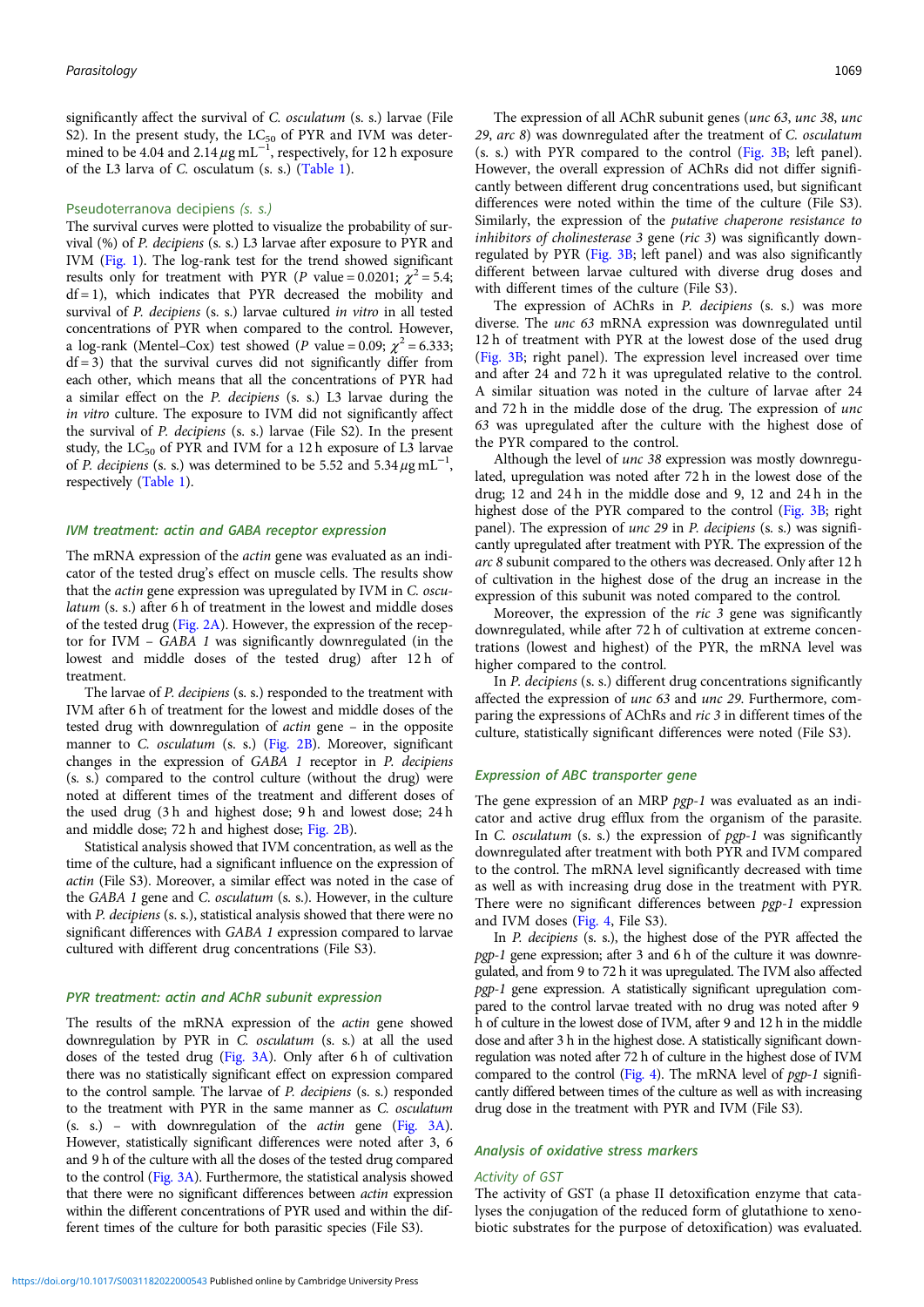<span id="page-5-0"></span>

Fig. 2. mRNA expression of acin gene (A) and GABA 1 receptor (B) in C. osculatum (s. s.) (leftpart) and P. decipiens (s. s.) (right part) larvae exposed to different concentrations (A: 1.56, B: 3.125 and C: 6.25 µg mL<sup>-1</sup>) of IVM in an in vitro culture. Depicted values indicate the means of three replicates ± s.p. Exact values of GABA 1 gene expression were added in panel B. The data were presented as the fold change in gene expression normalized to an endogenous reference gene  $(ef-1\alpha)$  and relative to the untreated control (relative quantification RQ = 1). A two-way ANOVA analysis was performed and the differences between means were assessed by Dunnett's multiple comparisons test. Significance was defined as P value ≤0.05 (\*). ns, non-significant results.

In C. osculatum (s. s.), GST activity increased after 6 and 12 h of treatment with PYR compared to the control. Although the treatment with IVM caused similar changes in the activity of GST, significant changes were noted after 3 and 9 h in the lowest and the highest doses, respectively [\(Fig. 5A](#page-8-0); left panel). In P. decipiens (s. s.), GST activity was increased in all the used doses of both drugs and at all culture times. The highest values were noted in the larvae treated with the middle dose of the drugs ([Fig. 5A](#page-8-0); right panel). Moreover, statistically significant differences were noted between the drug concentrations used and the times of the exposure (File S3). This confirms oxidative stress induction in the treated larvae.

#### Gene expression of antioxidative enzymes

The mRNA expression of glutathione S-transferase (gst) gene was downregulated after treatment of both parasitic species with both tested drugs ([Fig. 5B](#page-8-0)). However, a statistical analysis found no significant differences in gst expression between P. decipiens (s. s.) larvae treated with different drug concentrations of PYR and IVM or between C. osculatum (s. s.) larvae treated with different drug concentrations of IVM (File S3).

The superoxide dismutase (sod) gene expression in C. osculatum (s. s.) was upregulated compared to the control after 3 h of PYR treatment, and 3-6h of treatment with IVM. The sod

expression in C. osculatum (s. s.) differed among the larvae cultured in different drug concentrations and among the larvae from the various times of the culture (File S3). The expression of sod in P. decipiens (s. s.) larvae treated with PYR statistically differed from the control only after 72 h in the middle dose, and after 6 h in the highest dose of the drug [\(Fig. 5B](#page-8-0)). Due to this, the expression did not differ between dose and time (File S3). The IVM statistically affected the groups of larvae cultured for 3, 12 and 72 h in the lowest dose and 24–72 h in the middle dose of the tested drug ([Fig. 5B\)](#page-8-0).

Both species of larvae responded to the PYR treatment in the downregulation of catalase (cat) gene expression compared to the control culture. The cat gene expression after IVM treatment was downregulated in C. osculatum (s. s.), but in P. decipiens (s. s.) the trend was increasing with only a few results being statistically different from the control ([Fig. 5B\)](#page-8-0).

#### Total antioxidant capacity

The TAC was significantly higher after both drug treatments (PYR and IVM) in C. osculatum (s. s.) and P. decipiens (s. s.) larvae compared to the control ([Fig. 6\)](#page-9-0). Moreover, statistically significant differences in TAC were noted between larvae treated with different drug concentrations and between larvae cultured for different times with both drugs (File S3). This also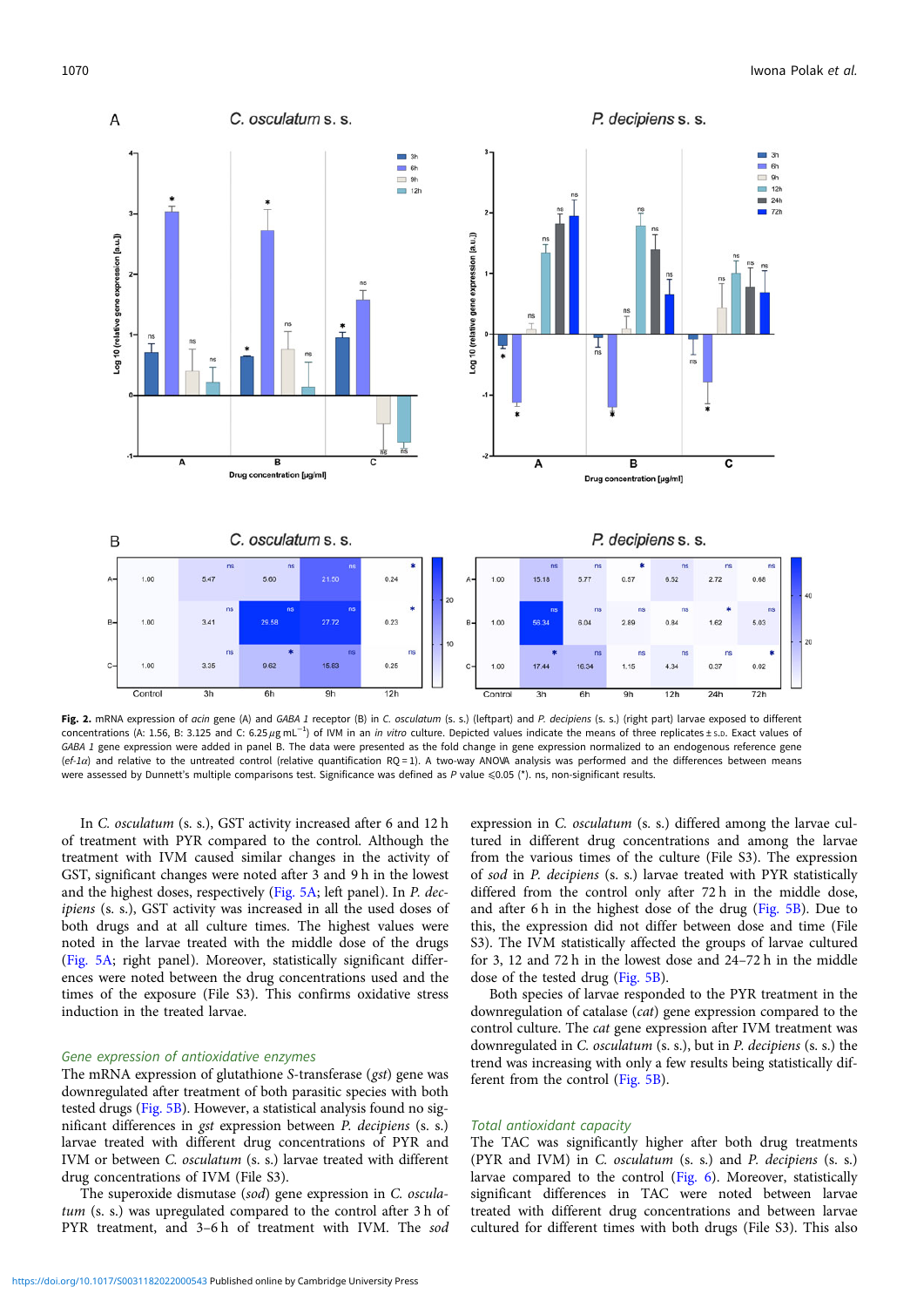<span id="page-6-0"></span>

**Fig. 3.** mRNA expression of *acin* gene (A) and *ACh receptor subunit*s genes (B) in *C. osculatum* (s. s.) (left part) and *P. decipiens* (s. s.) (right part) larvae exposed to<br>different concentrations (A: 1.56, B: 3.125 of ACh receptor subunits genes expression were added in panel B. The data were presented as the fold change in gene expression normalized to an endogenous reference gene (ef-1α) and relative to the untreated control (relative quantification RQ = 1). A two-way ANOVA analysis was performed and the differences between means were assessed by Dunnett's multiple comparisons test. Significance was defined as P value  $\leq 0.05$  (\*). ns, non-significant results.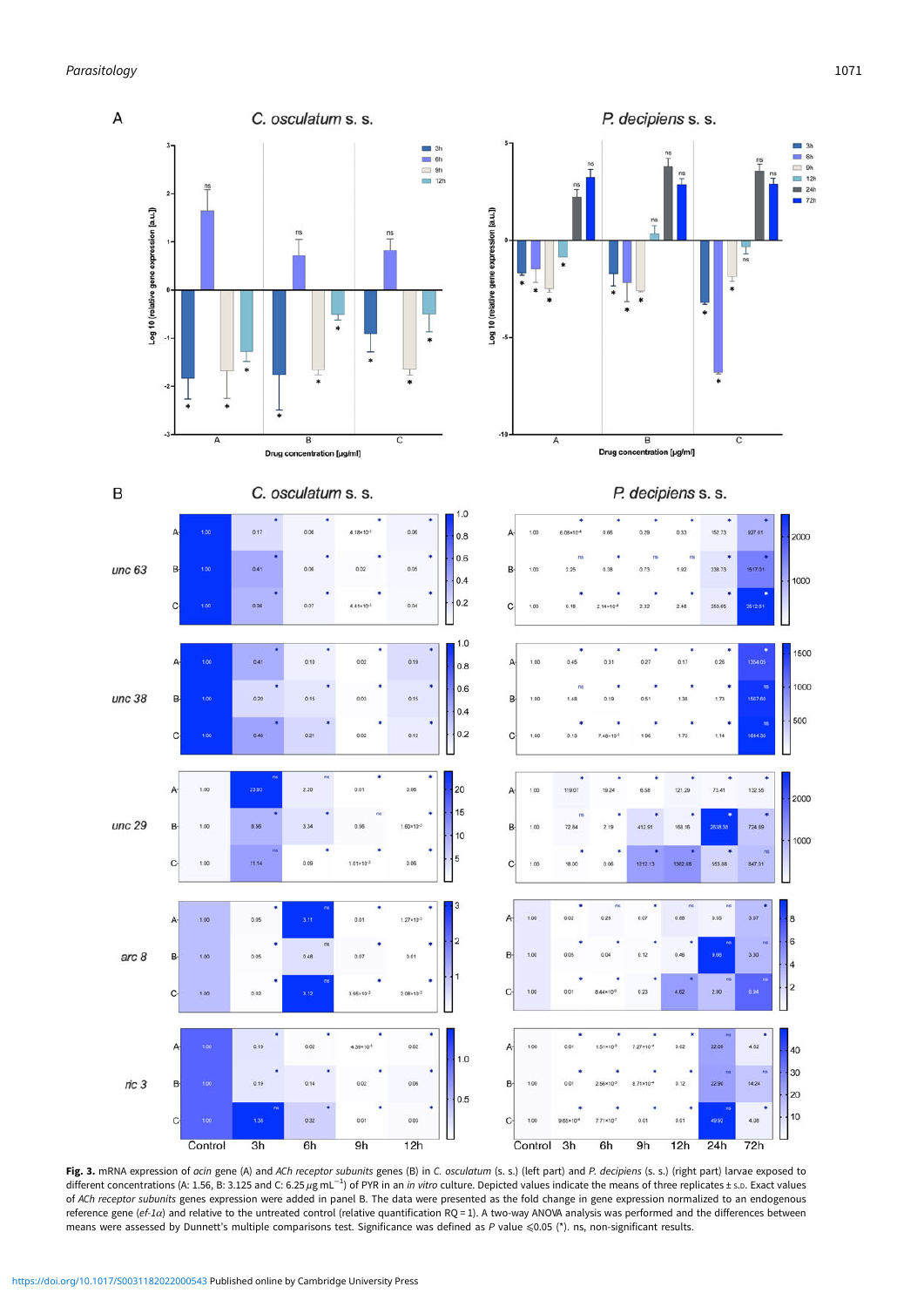<span id="page-7-0"></span>

Fig. 4. mRNA expression of ABC transporter gene pgp-1 in C. osculatum (s. s.) (left part) and P. decipiens (s. s.) (right part) larvae exposed to different concentrations (A: 1.56, B: 3.125 and C: 6.25 µg mL<sup>-1</sup>) of PYR (top part) and IVM (bottom part) in an in vitro culture. The depicted values indicate the means of three replicates ± s.D. The data were presented as the fold change in gene expression normalized to an endogenous reference gene (ef-1 $\alpha$ ) and relative to the untreated control (relative quantification RQ = 1). A two-way ANOVA analysis was performed and the differences between means were assessed by Dunnett's multiple comparisons test. Significance was defined as  $P$  value  $\leq 0.05$  (\*). ns, non-significant results.

confirms the oxidative stress induction in the presented experimental set-up.

#### **Discussion**

Anisakidosis is not only a problem for human infections, but also has a negative impact on the general health of fish species. Controlling infestations in the populations of marine mammals (final hosts), including grey seals in the Baltic Sea, in accordance with the complex life cycle of parasites, may be the main way to improve fish health and reduce human cases of anisakidosis (Mehrdana et al., [2014;](#page-12-0) Pawlak et al., [2019\)](#page-12-0). Therefore, finding an effective and widely available pharmacotherapy is essential for the global control of anisakidosis. Understanding the mechanisms of the impact of pharmaceuticals on the parasites will allow for the selection of a targeted and effective pharmacotherapy for in vitro and in vivo tests.

Studies show that PYR and IVM act on nematode receptors and, more specifically, on ACh and GABA receptors, respectively (Feng et al., [2002](#page-11-0); Williamson et al., [2009;](#page-12-0) Boulin et al., [2011](#page-11-0); Holden-Dye et al., [2013;](#page-11-0) Whittaker et al., [2017;](#page-12-0) Martin et al., [2020\)](#page-11-0). The main problem in the Anisakidae family is insufficient knowledge about these receptors, i.e. on their subunits, differences in the expression of genes of given receptors and on oxidative metabolism and drug transport proteins. When analysing information on other nematode species, differences in the effects of PYR and IVM on parasites can be noted. It is also worth noting that the effectiveness of drugs against parasitic nematodes is lower compared to free-living nematodes (Ros-Moreno et al., [1999](#page-12-0)). In the nematodes C. osculatum (s. s.) and P. decipiens (s. s.), there are no data on the configuration of the AChR and GABA building subunits and on the influence of drugs on the expression level of the genes encoding them. Therefore, the main goal of this study was to investigate the effect of two drugs PYR and IVM on the expression of genes encoding the ACh and GABA receptors and the impact on the survival of L3 larvae of the studied nematodes depending on the concentration of substances and the time of exposure.

When analysing the survival results of P. decipiens (s. s.), it can be concluded that PYR at the highest dose had the best effectiveness; after 24 h the probability of survival was only 30% ([Fig. 1](#page-3-0)). After 12 h the value of  $LC_{50}$  for PYR was determined to be 5.52  $\mu$ g mL<sup>-1</sup> with moderate strength of relationship of the concentration and survival ([Table 1\)](#page-2-0). In the case of the effects of the drug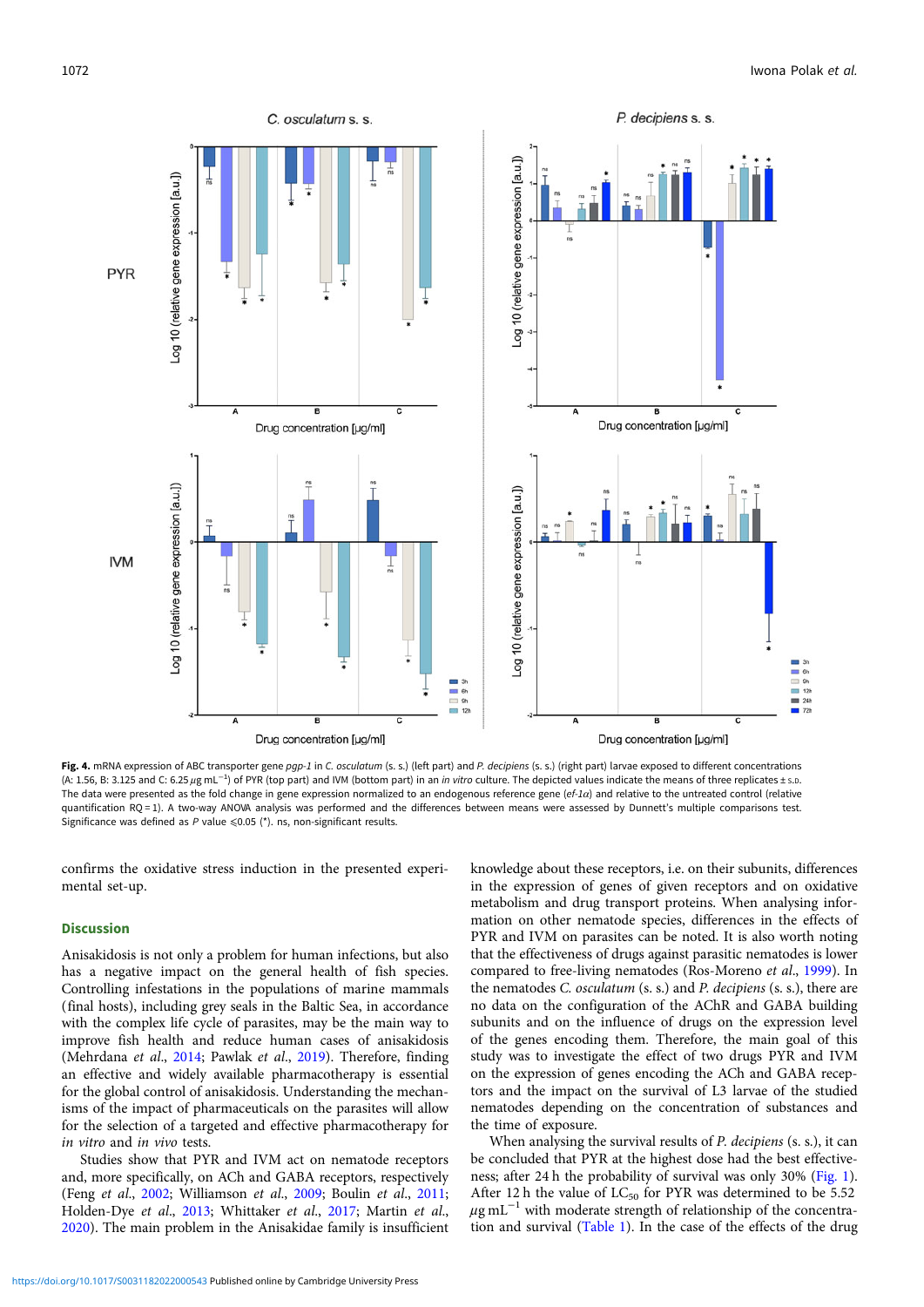<span id="page-8-0"></span>

Fig. 5. Activity of GST (A) and mRNA expression of antioxidative enzyme genes (B) in C. osculatum (s. s.) (left part) and P. decipiens (s. s.) (right part) larvae exposed to different concentrations (A: 1.56, B: 3.125 and C: 6.25 µg mL<sup>-1</sup>) of PYR and IVM in an in vitro culture. The depicted values indicate the means of three replicates ± S.D. The exact values of gene expression were added in panel B. The data were presented as the fold change in gene expression normalized to an endogenous reference gene (ef-1α) and relative to the untreated control (relative quantification RQ = 1). A two-way ANOVA analysis was performed. Significance was defined as  $P$  value  $\leq 0.05$  (\*). ns, non-significant results.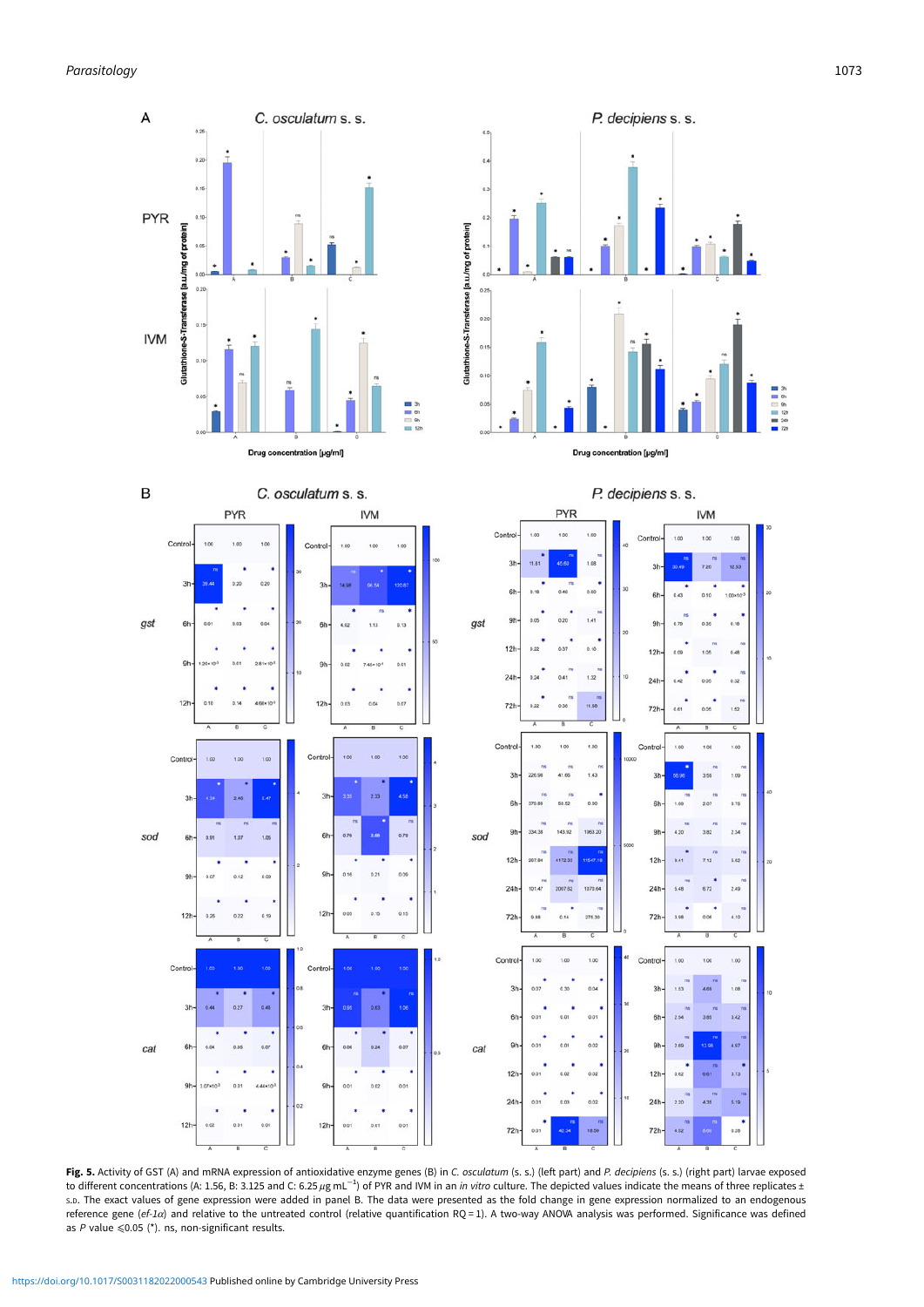<span id="page-9-0"></span>

Fig. 6. TAC of C. osculatum (s. s.) (left part) and P. decipiens (s. s.) (right part) larvae after exposure to different concentrations (A: 1.56, B: 3.125 and C: 6.25 µg mL<sup>-1</sup>) of PYR (top part) and IVM (bottom part) in an in vitro culture. The depicted values indicate the means of three replicates ± s.p. The differences between means were assessed by a two-way ANOVA analysis. Significance was defined as P value ≤0.05 (\*). ns, non-significant results.

on C. osculatum (s. s.) larvae, no significant differences were observed between the various drug concentrations and the probability of survival, although a statistical analysis showed that IVM was more effective ([Fig. 1](#page-3-0), File S2). Also, high effect of IVM was observed with an LC<sub>50</sub> value of 2.14  $\mu$ g mL<sup>-1</sup> after 12 h ([Table 1\)](#page-2-0). These data are significantly different from the studies performed on L3 developmental stage of free-living Caenorhabditis elegans. Ferreira et al. showed that at concentrations from 0.01 to 1000  $\mu$ M after 48 and 72 h, IVM decreased the motility of C. elegans with increasing concentration (Ferreira et al., [2015\)](#page-11-0). At the same time, the relationship between the activity of muscle cells and decreased expression of actin mRNA in C. osculatum (s. s.) should be noted [\(Fig. 2A\)](#page-5-0). On the other hand, a different scenario of survival under the influence of drugs was observed in P. decipiens  $(s, s)$  [\(Fig. 1\)](#page-3-0).

The study of the transcriptome of the parasitic nematode Parascaris univalens after exposure to IVM, PYR and thiabendazole at various concentrations showed no specific response of the parasite to the drugs. Only IVM treatment at a concentration of 10−<sup>9</sup> <sup>M</sup> induced expression of the gene encoding the GABA receptor subunit. However, it is worth noting that not all drugs affect the expression of genes involved in their metabolism (Martin et al., [2020\)](#page-11-0). The studies carried out on P. decipiens and C. osculatum (s. s.) with IVM and PYR did not produce results as unequivocal as the above. Although they are nematodes from the same clade III, with more sensitive IVM receptors, after 3 and 6h they showed similar GABA receptor expression, as noted by Feng et al. in Haemonchus contortus, a nematode from clade V (Feng et al., [2002](#page-11-0)). On the other hand, at 12 h, an opposite situation in the expression of GABA receptor mRNA as compared to clade V nematodes was demonstrated. Moreover, the inhibitory effects of IVM on GABA channel conductance at low concentrations of  $<$ 0.2  $\mu$ M in Ascaris suum, and at higher  $(10 \,\mu)$  concentrations potentiating effects were described (Martin and Pennington, [1989\)](#page-11-0). In the current study,

in both C. aduncum and P. decipiens, there was no effect of IVM concentration on the expression of the GABA receptor gene [\(Fig. 2\)](#page-5-0).

The current results indicate that at lower IVM concentrations, and after a longer exposure time, nematodes C. osculatum (s. s.) and P. decipiens (s. s.) defend against the effects of the drug ([Table 1](#page-2-0)). Expression of gene encoding the GABA receptor is decreased, which may result in fewer binding sites for IVM ([Fig. 2B\)](#page-5-0).

Drugs from the group of imidazothiazoles (PYR) act on AChRs, causing their stimulation, resulting in spastic paralysis of the individual. Depending on the nematode species, the AChRs may differ in the activities of their subunits.

In H. contortus, two types of L-type AChRs have been distinguished, depending on their structure. A receptor consisting of the following subunits: Hco-UNC-29.1, Hco-UNC-63a, Hco-UNC-38 and Hco-ACR-8 is sensitive to levamisole and acetylcholine. It is the first type of L-type receptor called Hco-LAChR1. The absence of the Hco-ACR-8 subunit in the AChR classifies it as the second type of receptor type, i.e. Hco-L-AChR2, which is composed only of Hco-UNC-29.1, Hco-UNC-38 and Hco-UNC-63a. It has been shown that levamisole interacts better with the Hco-LAChR1 receptor, while PYR with Hco-L-AChR2 (Boulin et al., [2011\)](#page-11-0). Therefore, there is a difference in the interaction of drugs with receptors between individuals of different species. Depending on the subunits that build it, the receptor may become sensitive or resistant to pharmaceuticals (Holden-Dye et al., [2013;](#page-11-0) Whittaker et al., [2017](#page-12-0)). It is worth paying attention to the research conducted by Williamson et al. ([2009\)](#page-12-0), who noted that in A. suum the proportions of UNC-29 (non-alpha subunit) and UNC-38 (alpha subunit) of AChR influ-ence the parasite's response to PYR. Boulin et al. ([2011\)](#page-11-0) conducted a study on C. elegans in which they examined the effect of the lack of one of the AChR subunits or an ancillary protein on the activation of the ion channel. Although the lack of both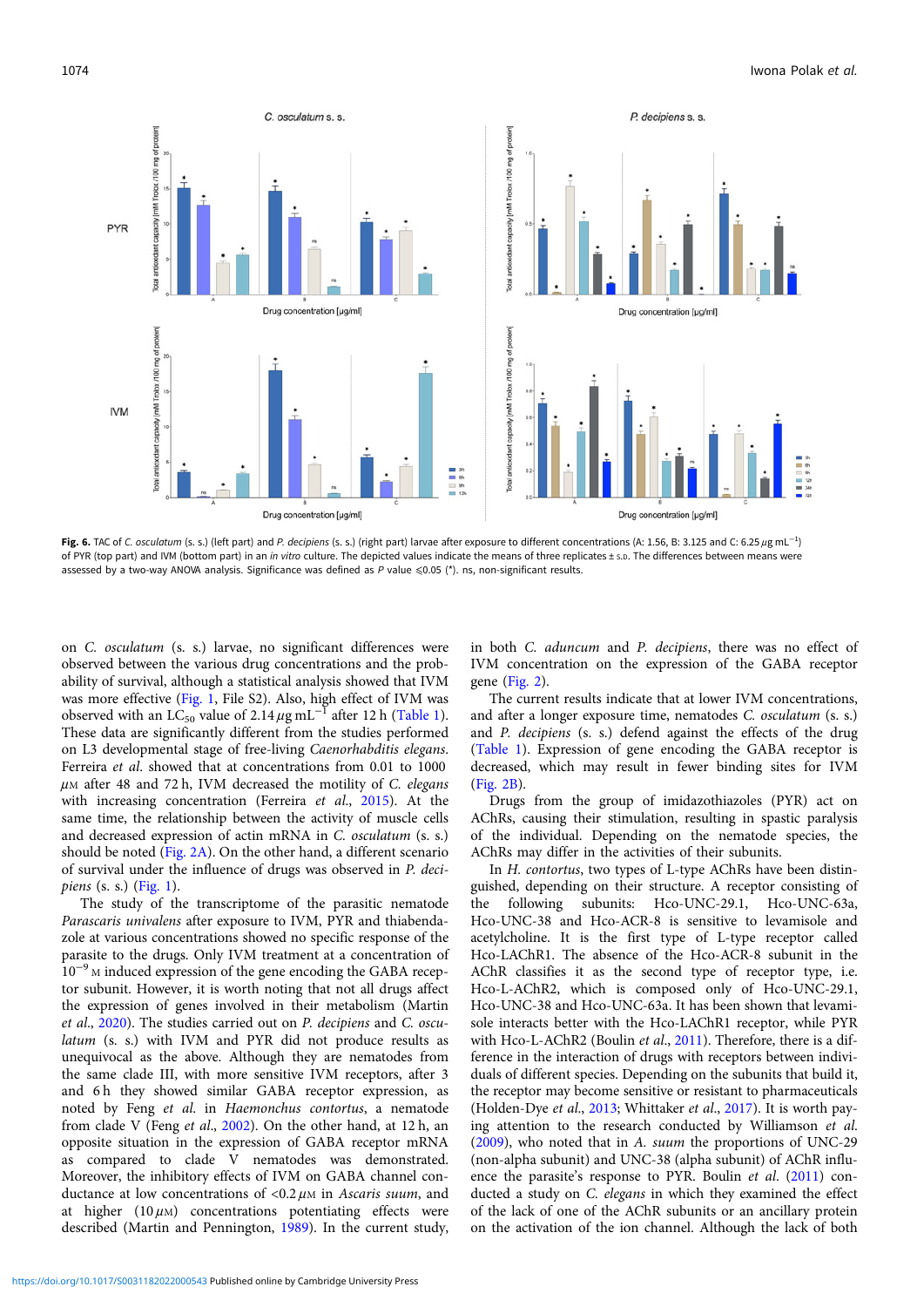the UNC-29 and UNC-38 subunits caused a rapid decrease in the receptor activity, in the absence of the UNC-38 subunit this value was lower than that in the absence of UNC-29.

The presented model of PYR action on the receptors in the two studied species from the Anisakidae family was different. In this study on C. osculatum (s. s.), a higher expression of unc 29 than *unc* 38 was observed in 3 and 6 h of incubation [\(Fig. 3B\)](#page-6-0), which may indicate that in the initial period of drug treatment, there is a higher expression of L-type receptors, providing a binding site for PYR. However, after 12 h at the same concentrations, the relationship is reversed. It can therefore be assumed that the parasite defends itself against the effects of PYR in the later hours of drug exposure [\(Fig. 3\)](#page-6-0). In contrast, P. decipiens (s. s.) larvae showed significant sensitivity to PYR, evident with an increasing concentration of the drug used and incubation time, by increasing the expression of unc 29 rather than unc 38 mRNA ([Fig. 3B](#page-6-0); File S3). A similar proportion as in P. decipiens (s. s.) was shown by Sarai et al. [\(2015](#page-12-0)), where they investigated changes in the expression of AChR subunits in resistant L3 of H. contortus larvae. At drug concentrations of 1.25  $\mu$ g mL<sup>-1</sup>, the expression of the Hco-unc-38 subunit was twice as high, and the Hco-unc-29 subunit was not significantly altered. In the studies performed on nematodes of the family Anisakidae, major changes were found in the expression of the gene encoding the non-alpha subunit, i.e. unc 29 ([Fig. 3B](#page-6-0)), and its expression was more stimulated than that of the alpha subunit (unc 38). It can be assumed that the non-alpha subunit plays a greater role in the parasite sensitivity to PYR than in free-living nematodes. Moreover, in their research, Sarai et al. ([2015\)](#page-12-0) proved that H. contortus individuals resistant to drugs are characterized by decreased expression of Hco-unc-29 and Hco-ric-3 genes. In contrast, Boulin et al. ([2011](#page-11-0)) observed that the lack of expression of these genes prevented the creation of a functional receptor. Sarai et al. [\(2015\)](#page-12-0) also focused on ancillary proteins that are required for the proper functioning of AChRs. Parasites in contact with higher drug concentrations showed significantly higher expression of ancillary proteins. Studies by the authors showed that only P. decipiens (s. s.) had a similar mRNA expression of the RIC3 ancillary protein [\(Fig. 3B\)](#page-6-0).

After analysing the expression of P. decipiens (s. s.) genes, it was found that a higher concentration of PYR and a longer exposure time resulted in increased expression of the ric 3 ancillary protein gene. In 24 h of incubation, together with the increased expression of the ric 3 gene, a higher expression of the unc 29 gene was found [\(Fig. 3\)](#page-6-0). In this case, a parasite survival study indicated that the drug influenced nematode survival during this period. It is probable that a significant increase in the expression of both ric 3 and unc 29 genes makes P. decipiens (s. s.) larvae sensitive to PYR.

Boulin et al. ([2011](#page-11-0)) suggested that the UNC-63 subunit in H. contortus is essential for the formation of the AChR. In P. decipiens (s. s.), when the larvae showed viability, the expression of the unc 63 gene in the presence of PYR decreased compared to the control sample [\(Fig. 3](#page-6-0)). This suggests that P. decipiens (s. s.) expressed receptors all the time, but with a predominance of UNC-63 subunits, which allowed producing functional AChRs in 24 h PYR exposure ([Fig. 3B\)](#page-6-0).

In P. decipiens (s. s.), with the time of the exposure to the drug in the presence of the highest concentration of PYR, an increase in the expression of the acr 8 gene (which plays pivotal role in drug sensitivity) was noted [\(Fig. 3](#page-6-0)). This proves that the parasites could decrease the affinity of PYR for AChR by increasing the expression of the acr 8 gene. Observations of the expression of P. decipiens (s. s.) genes after cultivation in three different concentrations of PYR suggest that the increase in the concentration of the pharmaceutical in the culture medium affects the expression

of genes involved in AChR activation. The changes in expression allowed reducing the affinity of PYR for the AChR.

However, in the C. osculatum (s. s.) at the tested PYR concentrations after 3, 9 and 12 h of the culture, a decreased amount of mRNA of the acr 8 gene was observed [\(Fig. 3B](#page-6-0)). Comparing this with the H. contortus studies, it may be concluded that the decreased expression of the acr 8 gene causes the formation of L2-type AChRs to be more sensitive to PYR (Boulin et al., [2011](#page-11-0)).

De Graef et al. [\(2013](#page-11-0)), in a study of Cooperia oncophora, showed the effect of IVM on the expression of phosphoglycoproteins – proteins involved in the prevention of drug absorption. Parasites exposed to IVM after 24 h showed changes in expression as a function of drug concentration. In the current research, a different scenario of the expression of these proteins was observed. In C. osculatum (s. s.) there was a reduction in mRNA expression during IVM and PYR treatment, which indicates the lack of receptor activation by drugs, while in P. decipiens (s. s.), the activation of transport proteins is very clear and indicates drug efflux depending on the dose and time of drug exposure ([Fig. 4;](#page-7-0) File S3).

An interesting phenomenon is the fact that the gene expression of ABC transporters responsible for drug efflux (phase III of detoxification) is significantly reduced in C. osculatum (s. s.), while it increases in *P. decipiens* (s. s.), with a completely different expression profile of specific drug receptors. This may be an evidence of drug resistance (ABC transporters polymorphism) in C. osculatum (s. s.) or a different receptor system for both drugs (James and Davey, [2009\)](#page-11-0). The results may also suggest that the P. decipiens (s. s.) have acquired the ability to upregulate pgp-1 expression upon exposure to IVM and PYR.

The induction of changes in the functions of metabolic enzymes (or in pumps involved in the removal and inactivation of a drug) may trigger a mechanism of drug resistance. For example, nematodes from the Trichostrongylidae family are resistant to macrocyclic lactones in which the overexpression of genes encoding ABC transporters responsible for removing the pharmaceutical from the parasite has been observed (Raza et al., [2016](#page-12-0)a, [2016](#page-12-0)b, [2016](#page-12-0)c).

Moreover, the oxidative stress markers, i.e. TAC and GST were analysed to confirm the influence of the tested drugs on the parasitic larvae at the level of the protein. In both species of the studied nematodes, the second phase of detoxification had both high GST activity and TAC ([Figs 5A](#page-8-0) and [6\)](#page-9-0). The response at the tran-scriptional level was weak [\(Fig. 5B\)](#page-8-0), which indicates the importance of post-translational activity and the modification of antioxidative enzymes.

Since a greater significance of the influence of drugs was noted on P. decipiens (s. s.) than on C. osculatum (s. s.), the conclusions focus mainly on P. decipiens (s. s.). Comparing the influence of the drugs on P. decipiens (s. s.), it can be concluded that the most effective drug that affects both survival and selected gene expression is PYR. The time of exposure is important and, in the case of PYR, it increases the sensitivity of the larvae to the pharmaceutical. It should be noted that lower and middle doses of PYR are less effective against the parasite but, due to that, may be less toxic to the host organism during its use. Nevertheless, the PYR in different concentrations has statistically a very similar effect on the survival of P. decipiens (s. s.), which is a great advantage, as hypothetically even a small dose can help fight parasites. However, when analysing selected gene expressions, the variations of the level of P. decipiens (s. s.) gene expression depend on the dose of the drug used. It can also be seen that C. osculatum (s. s.) larvae could induce drug resistance by reducing their affinity for the AChR, although further research is needed to confirm this unequivocally.

Over the next 10 years, it is expected to see a more detailed map of AChR function as well as new anthelmintics to target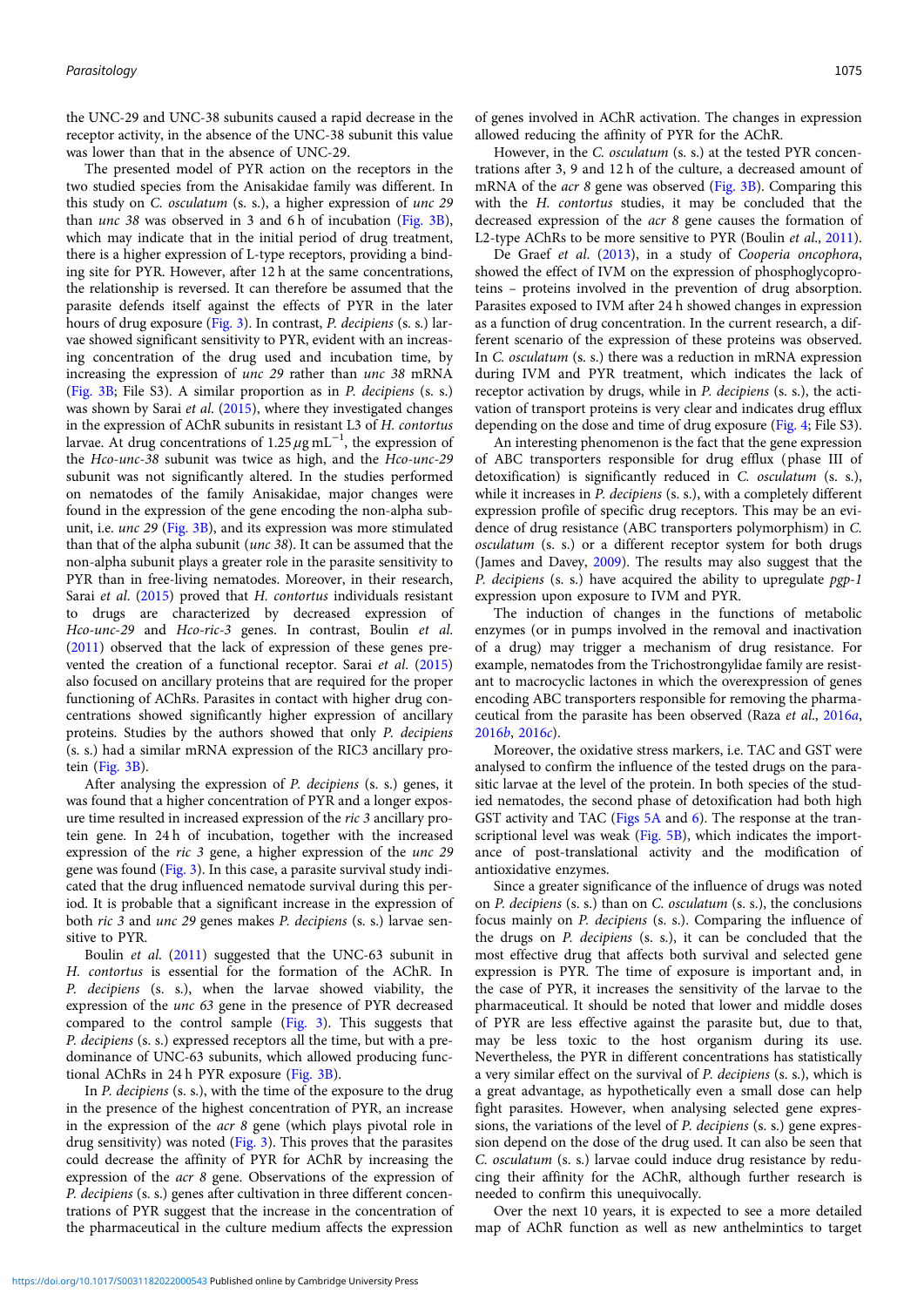<span id="page-11-0"></span>these receptors. In the future, the effects of drugs on other receptor subunits as well as on the abundance of ancillary proteins involved in intercellular transport and the antioxidant system should be investigated in more detail. Understanding the processes that regulate drug transfer into parasites, xenobiotic metabolisms and the sensitivity of drug's receptors is an important aspect in improving the control of parasites in human and veterinary medicine. Thus, the results presented can be used to select a suitable anthelmintic for a particular nematode species, and initial in vivo trials can be conducted with the final host during the breeding season in the natural environment or in zoological gardens. Moreover, knowledge of drug biotransformation mechanisms and drug resistance is necessary to select the appropriate treatment, the effective dose of the pharmaceutical and the duration of use in the fight against parasitic species.

Anisakidosis is becoming a growing problem all over the world. In addition, cases of nematode species resistant to a given drug are reported to be increasing rapidly. Due to this, it is very important to find the best solution, thanks to which a low dose of the drug, after the shortest possible time of exposure, would cause the desired result, i.e. the death of the parasite.

Supplementary material. The supplementary material for this article can be found at <https://doi.org/10.1017/S0031182022000543>

Author contributions. Conceptualization: I. P., E. Ł.-B. and M. P.; methodology: I. P. and R. S.; software: R. S.; validation: R. S., I. P. and E. Ł.-B.; formal analysis: I. P., R. S., M. W. B. and E. S.-S.; investigation: R. S., I. P. and E. Ł.-B.; resources: G. W., E. Ł.-B., J. P. and M. P.; data curation: I. P. and R. S.; writing – original draft preparation: E. Ł.-B. and R. S.; writing – review and editing, E. Ł.-B. and R. S.; visualization: R.S.; supervision: E. Ł.-B.; project administration: E.Ł.-B. and M. P.; funding acquisition: I. P. and E. Ł.-B. All authors have read and agreed to the published version of the manuscript.

Financial support. This work was supported by the Faculty of Biology and Biotechnology, University of Warmia and Mazury in Olsztyn, Poland (grant number 12.610.012.110). Part of this work was supported by 'International scholarship exchange of doctoral students and academic staff (PROM)' financed by the Polish National Agency for Academic Exchange (NAWA) and was done by Iwona Polak during the PROM internship at the Department of Biochemical Sciences, Faculty of Pharmacy, Charles University in Czech Republic (grant number PPI/PRO/2019/1/00024/U/00001).

Conflict of interest. The authors declare there are no conflicts of interest.

#### References

- Abongwa M, Martin RJ and Robertson AP (2017) A brief review on the mode of action of antinematodal drugs. Acta Veterinaria 67, 137–152.
- Aibinu IE, Smooker PM and Lopata AL (2019) Anisakis nematodes in fish and shellfish – from infection to allergies. International Journal for Parasitology: Parasites and Wildlife 9, 384–393.
- Audicana MT, del Pozo MD, Iglesias R and Ubeira FM (2003) Anisakis simplex and Pseudoterranova decipiens. In Miliotis MD and Bier JW (eds), International Handbook of Foodborne Pathogens. Boca Raton, FL, USA: CRC Press, pp. 633–656.
- Baird FJ, Gasser RB, Jabbar A and Lopata AL (2014) Foodborne anisakiasis and allergy. Molecular and Cellular Probes 28, 167–174.
- Bao M, Pierce GJ, Strachan NJC, Pascual S, González-Muñoz M and Levsen A (2019) Human health, legislative and socioeconomic issues caused by the fish-borne zoonotic parasite Anisakis: challenges in risk assessment. Trends in Food Science and Technology 86, 298–310.
- Berland B (1961) Nematodes from some Norwegian marine fishes. Sarsia 2,  $1 - 50$
- Berland B (1981) An anisakid nematode larva with aberrant appendix. Sarsia 66, 317–318.
- Boulin T, Fauvin A, Charvet C, Cortet J, Cabaret J, Bessereau J-L and Neveu C (2011) Functional reconstitution of Haemonchus contortus acetylcholine receptors in Xenopus oocytes provides mechanistic insights into levamisole resistance. British Journal of Pharmacology 164, 1421–1432.
- Buchmann K and Mehrdana F (2016) Effects of anisakid nematodes Anisakis simplex (s.l.), Pseudoterranova decipiens (s.l.) and Contracaecum osculatum (s.l.) on fish and consumer health. Food and Waterborne Parasitology 4, 13–22.
- Cavallero S, Lombardo F, Su X, Salvemini M, Cantacessi C and D'Amelio S (2018) Tissue-specific transcriptomes of Anisakis simplex (sensu stricto) and Anisakis pegreffii reveal potential molecular mechanisms involved in pathogenicity. Parasites & Vectors 11, 31.
- Cavallero S, Lombardo F, Salvemini M, Pizzarelli A, Cantacessi C and D'Amelio S (2020) Comparative transcriptomics reveals clues for differences in pathogenicity between Hysterothylacium aduncum, Anisakis simplex sensu stricto and Anisakis pegreffii. Genes 11, 321.
- Cvilink V, Lamka J and Skálová L (2009) Xenobiotic metabolizing enzymes and metabolism of anthelminthics in helminths. Drug Metabolism Reviews 41, 8–26.
- De Graef J, Demeler J, Skuce P, Mitreva M, Von Samson-Himmelstjerna G, Vercruysse J, Claerebout E and Geldhof P (2013) Gene expression analysis of ABC transporters in a resistant Cooperia oncophora isolate following in vivo and in vitro exposure to macrocyclic lactones. Parasitology 140, 499–508.
- Fagerholm HP (1982) Parasites of fish in Finland. VI Nematodes. Acta Academiae Aboensis 40, 1–128.
- Feng XP, Hayashi J, Beech RN and Prichard RK (2002) Study of the nematode putative GABA type-A receptor subunits: evidence for modulation by ivermectin. Journal of Neurochemistry 83, 870–878.
- Ferreira SR, Antônio T, Mendes O, Bueno LL, De Araújo JV, Bartholomeu DC and Fujiwara RT (2015) A new methodology for evaluation of nematode viability. BioMed Research International 2015, 879263.
- Geerts S and Gryseels B (2000) Drug resistance in human helminths: current situation and lessons from livestock. Clinical Microbiology Reviews 13, 207–222.
- Holden-Dye L, Joyner M, O'Connor V and Walker RJ (2013) Nicotinic acetylcholine receptors: a comparison of the nAChRs of Caenorhabditis elegans and parasitic nematodes. Parasitology International 62, 606–615.
- Hu Y, Ellis BL, Yiu YY, Miller MM, Urban JF, Shi LZ and Aroian RV (2013) An extensive comparison of the effect of anthelmintic classes on diverse nematodes. PLoS ONE 8, e70702.
- Iglesias L, Valero A, Benitez R and Adroher FJ (2001). In vitro cultivation of Anisakis simplex: pepsin increases survival and moulting from fourth larval to adult stage. Parasitology 123, 285–291.
- James CE and Davey MW (2009) Increased expression of ABC transport proteins is associated with ivermectin resistance in the model nematode Caenorhabditis elegans. International Journal for Parasitology 39, 213–220.
- Jones LM, Flemming AJ and Urwin PE (2015) NHR-176 regulates cyp-35d1 to control hydroxylation-dependent metabolism of thiabendazole in Caenorhabditis elegans. Biochemical Journal 466, 37–44.
- Kaplan EL and Meier P (1958) Nonparametric estimation from incomplete observations. Journal of the American Statistical Association 53, 457.
- Leprohon P, Légaré D and Ouellette M (2011). ABC transporters involved in drug resistance in human parasites. Essays in Biochemistry 50, 121–144.
- Levsen A, Svanevik CS, Cipriani P, Mattiucci S, Gay M, Hastie LC, Bušelić I, Mladineo I, Karl H, Ostermeyer U, Buchmann K, Højgaard DP, González ÁF, Pascual S and Pierce GJ (2018) A survey of zoonotic nematodes of commercial key fish species from major European fishing grounds – introducing the FP7 PARASITE exposure assessment study. Fisheries Research 202, 4–21.
- Łopieńska-Biernat E, Paukszto Ł, Jastrzębski JP, Myszczyński K, Polak I and Stryiński R (2019) Genome-wide analysis of Anisakis simplex sensu lato: the role of carbohydrate metabolism genes in the parasite's development. International Journal for Parasitology 49, 933–943.
- Łopieńska-Biernat E, Stryiński R, Polak I, Pawlikowski B, Pawlak J and Podolska M (2020) Effect of freezing on the metabolic status of L3 larvae of Anisakis simplex s. s. Infection, Genetics and Evolution 82, 104312.
- Manley KM and Embil JA (1989) In vitro effect of ivermectin on Pseudoterranova decipiens survival. Journal of Helminthology 63, 72–74.
- Martin RJ and Pennington AJ (1989) A patch-clamp study of effects of dihydroavermectin on Ascaris muscle. British Journal of Pharmacology 98, 747–756.
- Martin F, Dube F, Karlsson Lindsjö O, Eydal M, Höglund J, Bergström TF and Tydén E (2020) Transcriptional responses in Parascaris univalens after in vitro exposure to ivermectin, pyrantel citrate and thiabendazole. Parasites & Vectors 13, 342.
- Matoušková P, Vokřál I, Lamka J and Skálová L (2016) The role of xenobiotic-metabolizing enzymes in anthelmintic deactivation and resistance in helminths. Trends in Parasitology 32, 481–491.
- Mattiucci S, Cipriani P, Paoletti M, Levsen A and Nascetti G (2017) Reviewing biodiversity and epidemiological aspects of anisakid nematodes from the north-east Atlantic Ocean. Journal of Helminthology 91, 422–439.